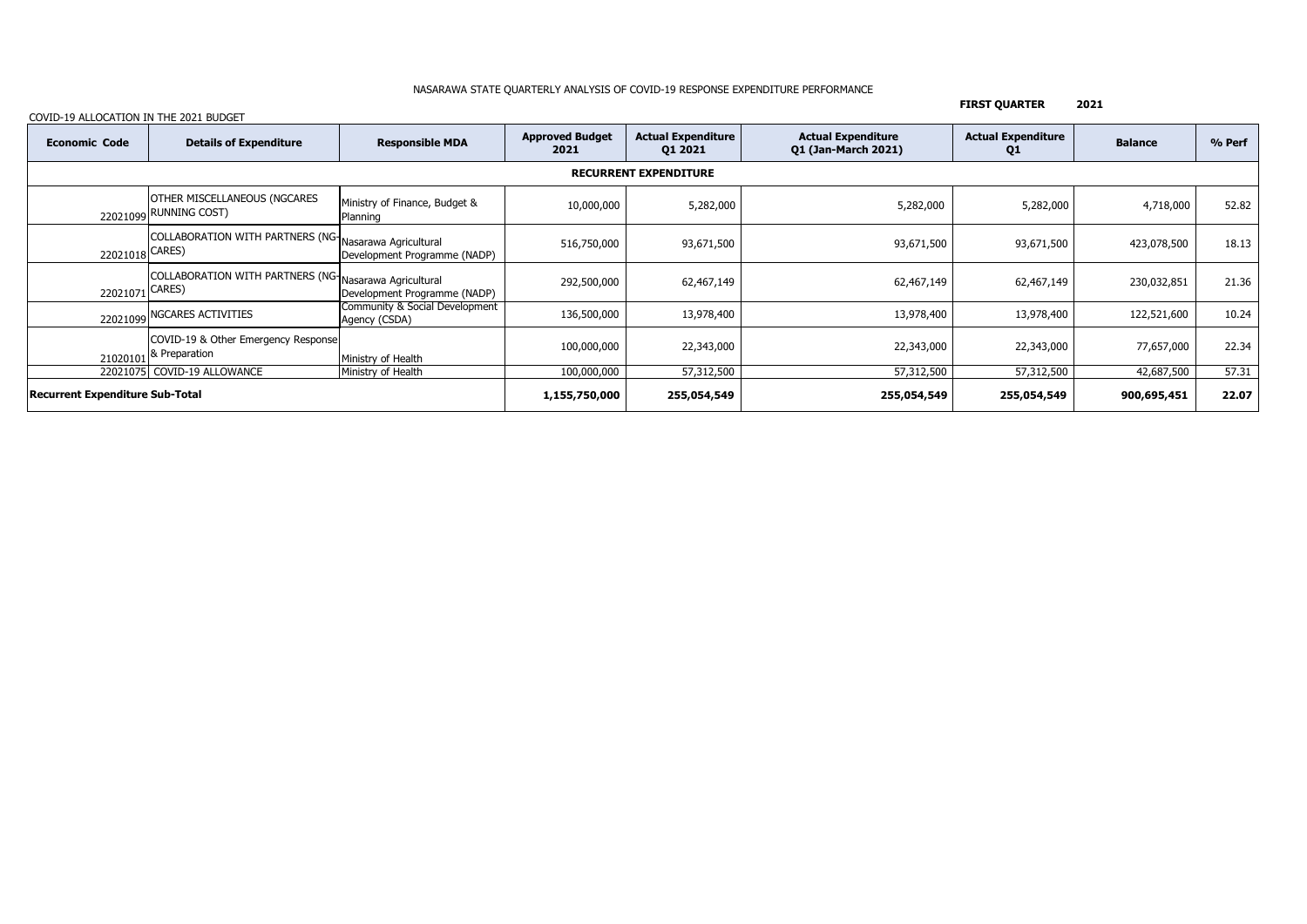### NASARAWA STATE QUARTERLY ANALYSIS OF COVID-19 RESPONSE EXPENDITURE PERFORMANCE

# COVID-19 ALLOCATION IN THE 2021 BUDGET

**FIRST QUARTER 2021**

| COVID-19 ALLOCATION IN THE 2021 DODGE |                                                                                     |                                                                           |                                |                                      |                                                         |                                 |                |                          |  |  |
|---------------------------------------|-------------------------------------------------------------------------------------|---------------------------------------------------------------------------|--------------------------------|--------------------------------------|---------------------------------------------------------|---------------------------------|----------------|--------------------------|--|--|
| <b>Economic Code</b>                  | <b>Details of Expenditure</b>                                                       | <b>Responsible MDA</b>                                                    | <b>Approved Budget</b><br>2021 | <b>Actual Expenditure</b><br>Q1 2021 | <b>Actual Expenditure</b><br><b>Q1 (Jan-March 2021)</b> | <b>Actual Expenditure</b><br>Q1 | <b>Balance</b> | % Perf                   |  |  |
| <b>CAPITAL EXPENDITURE</b>            |                                                                                     |                                                                           |                                |                                      |                                                         |                                 |                |                          |  |  |
| 011100800100                          | Purchase of 1 No. Ambulance                                                         | <b>State Emergency Management</b><br>Agency                               | 20,000,000                     |                                      |                                                         |                                 | 20,000,000     | $\overline{\phantom{0}}$ |  |  |
| 011100800100                          | Purchase of Relief Materials                                                        | <b>State Emergency Management</b><br>Agency                               | 40,000,000                     | 6,000,860                            | 6,000,860                                               | 6,000,860                       | 33,999,140     | 15.00                    |  |  |
| 011100800100                          | Construction of Warehouses                                                          | <b>State Emergency Management</b><br>Agency                               | 10,000,000                     |                                      |                                                         |                                 | 10,000,000     | $\overline{\phantom{a}}$ |  |  |
| 052100100100                          | Equipping of Hospitals in the State for<br>Emergency Reponse (COVID-19 &<br>Others) | Ministry of Health                                                        | 200,000,000                    | 139,625,600                          | 139,625,600                                             | 139,625,600                     | 60,374,400     | 69.81                    |  |  |
| 052100100100                          | Equipping/Shelving of Central Medical<br>Store                                      | Ministry of Health                                                        | 20,000,000                     | 5,700,000                            | 5,700,000                                               | 5,700,000                       | 14,300,000     | 28.50                    |  |  |
| 052100100100                          | Construction of COVID-19 Surveillance<br><b>Ouarantine &amp; Isolation Centre</b>   | Ministry of Health                                                        | 150,000,000                    |                                      |                                                         |                                 | 150,000,000    | $\overline{\phantom{a}}$ |  |  |
| 052100100100                          | Construction and Equiping of<br>Government House Clinic                             | Ministry of Health                                                        | 100,000,000                    | 9,785,000                            | 9,785,000                                               | 9,785,000                       | 90,215,000     | 9.79                     |  |  |
| 052100100100                          | Construction of Research Laboratory<br>and Outbreak Control                         | Ministry of Health                                                        | 260,000,000                    | 103,770,000                          | 103,770,000                                             | 103,770,000                     | 156,230,000    | 39.91                    |  |  |
| 052100100100                          | Upgrading of General Hospitals across<br>the State                                  | Ministry of Health                                                        | 80,000,000                     |                                      |                                                         |                                 | 80,000,000     | $\sim$                   |  |  |
| 052100300100                          | Procurement of Equipment for PHC<br>Facilities                                      | Primary Healthcare Development<br>Agency                                  | 150,000,000                    |                                      |                                                         |                                 | 150,000,000    | $\blacksquare$           |  |  |
| 052100300100                          | Renovation of PHC Facilities                                                        | Primary Healthcare Development<br>Agency                                  | 150,000,000                    | 81,550,000                           | 81,550,000                                              | 81,550,000                      | 68,450,000     | 54.37                    |  |  |
| 052110100100                          | Purchase of Hospital Beds & Other<br>Equipment                                      | Dalhatu Araf Specialist Hospital                                          | 50,000,000                     | 12,400,789                           | 12,400,789                                              | 12,400,789                      | 37,599,211     | 24.80                    |  |  |
| 022900100100                          | Construction of Mararaba-Udege Road<br>Construction of Doma-Agbashi-Akpatta-        | Ministry of Works, Housing &<br>Transport                                 | 1,000,000,000                  | 500,000,000                          | 500,000,000                                             | 500,000,000                     | 500,000,000    | 50.00                    |  |  |
| 022900100100                          | Akpanaia-Benue Border                                                               | Ministry of Works, Housing &<br>Transport<br>Ministry of Works, Housing & | 500,000,000                    |                                      |                                                         |                                 | 500,000,000    |                          |  |  |
| 022900100100                          | Construction Keana-Abuni Road<br>(25.5km)<br>Construction of Kadarko-Kwara Road     | Transport<br>Ministry of Works, Housing &                                 | 50,000,000                     |                                      |                                                         |                                 | 50,000,000     | $\overline{\phantom{a}}$ |  |  |
| 022900100100                          | 16km<br>Construction of Kwandere-Keffi Road                                         | Transport<br>Ministry of Works, Housing &                                 | 50,000,000                     |                                      |                                                         |                                 | 50,000,000     |                          |  |  |
| 022900100100                          | (65km)<br>Construction of Sisinbaki-Farin Ruwa                                      | Transport<br>Ministry of Works, Housing &                                 | 500,000,000                    |                                      |                                                         |                                 | 500,000,000    |                          |  |  |
| 022900100100                          | Road                                                                                | Transport                                                                 | 1,300,000,000                  | 800,000,000                          | 800,000,000                                             | 800,000,000                     | 500,000,000    | 61.54                    |  |  |
| 022900100100                          | Construction of Idadu-Agbashi Road<br>(24Km)                                        | Ministry of Works, Housing &<br>Transport                                 | 500,000,000                    |                                      |                                                         |                                 | 500,000,000    | $\overline{\phantom{a}}$ |  |  |
| 022900100100                          | Construction of Nasarawa - Ara Road<br>14km)                                        | Ministry of Works, Housing &<br>Transport                                 | 500,000,000                    |                                      |                                                         |                                 | 500,000,000    | $\overline{\phantom{a}}$ |  |  |
| 022900100100                          | Rehabilitation of Moroa-Gudi Road                                                   | Ministry of Works, Housing &<br>Transport                                 | 300,000,000                    |                                      |                                                         |                                 | 300,000,000    | $\sim$                   |  |  |